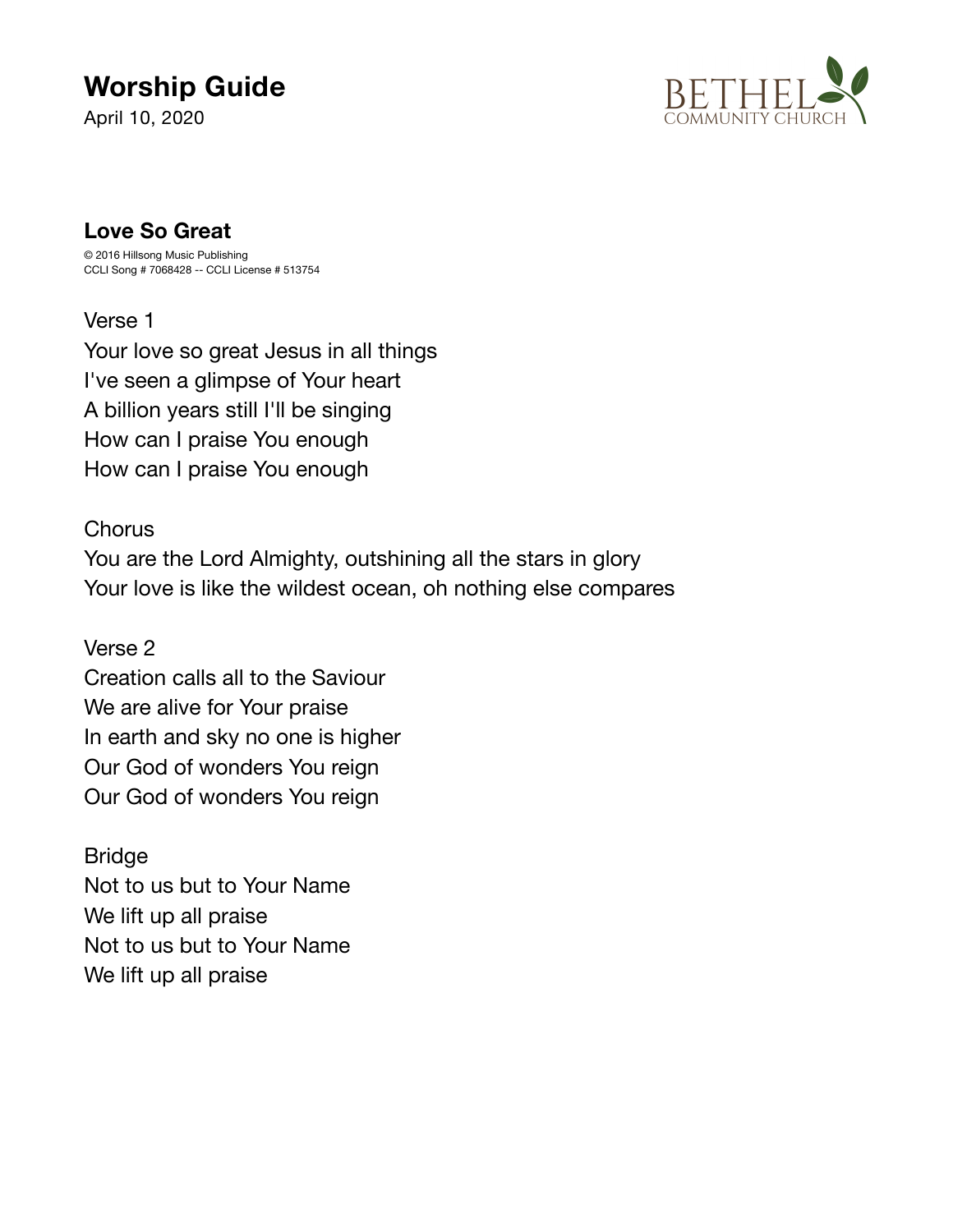April 10, 2020



### **Responsive Reading**

\*\*Bold text read by congregation

When embracing the outcasts and those considered sinful or unworthy When pursued by crowds and sought after for healing When forgiving the condemned and restoring those far from God **Christ gave himself in love for the world.** 

When standing with the grieving and those whose hearts were broken When teaching the people and when welcoming children When showing his disciples how to love and to serve **Christ gave himself in love for the world.** 

When rejected and hated by the religious leaders When arrested unjustly, accused and beaten, When tortured and crucified, **Christ gave himself in love for the world.**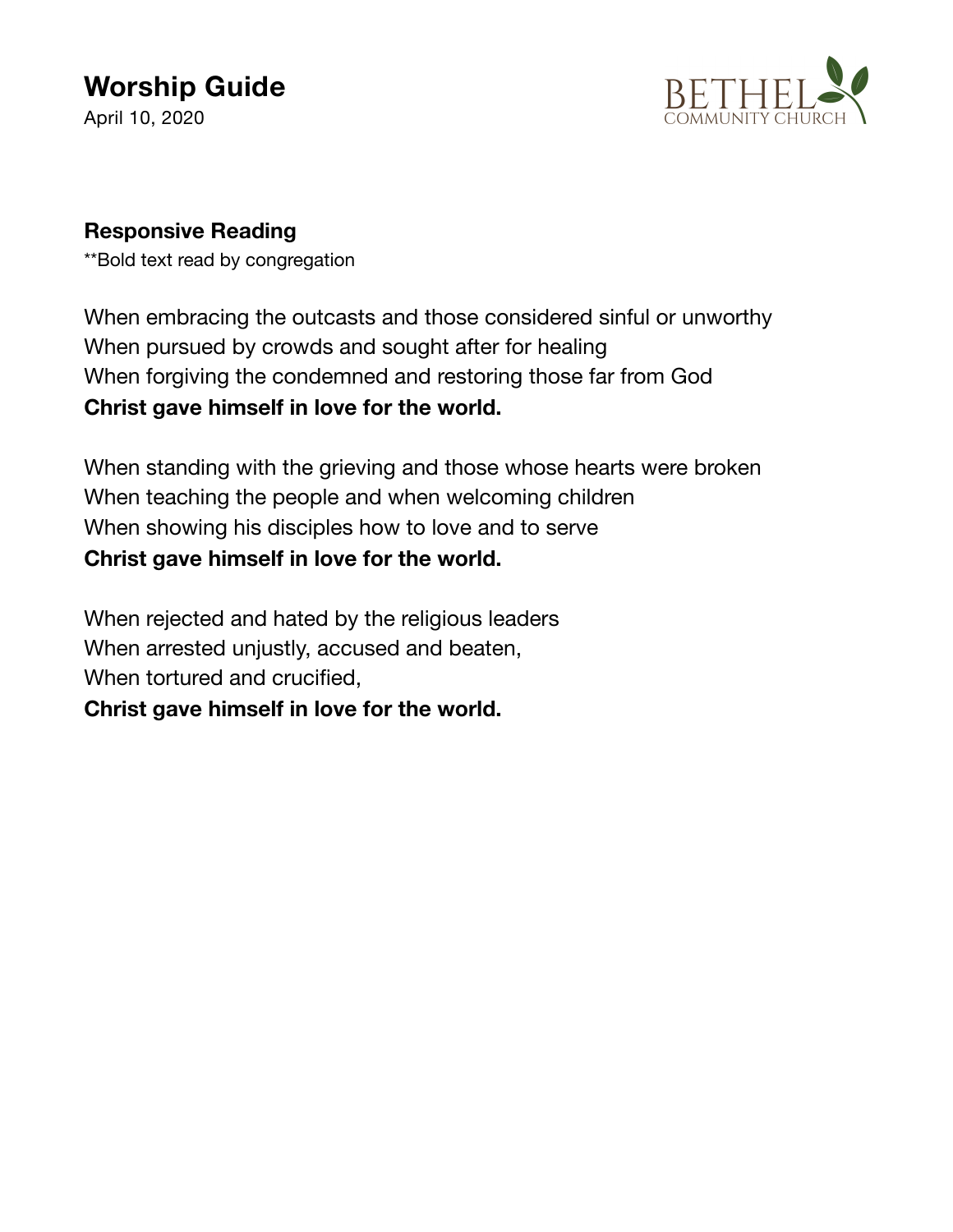April 10, 2020



### **Compassion Hymn**

© 2008 Thankyou Music CCLI Song # 5468807 -- CCLI License # 513754

Verse 1

There is an everlasting kindness You lavished on us When the radiance of heaven came to rescue the lost You called the sheep without a shepherd to leave their distress For Your streams of forgiveness and the shade of Your rest

#### Verse 2

And with compassion for the hurting, You reached out Your hand As the lame ran to meet You and the dead breathed again You saw behind the eyes of sorrow and shared in our tears Heard the sigh of the weary let the children draw near

#### **Chorus**

What boundless love what fathomless grace You have shown us O God of compassion Each day we live an offering of praise As we show to the world Your compassion

#### Verse 3

We stood beneath the cross of Calvary and gazed on Your face At the thorns of oppression and the wounds of disgrace For surely You have borne our suffering and carried our grief As You pardoned the scoffer and showed grace to the thief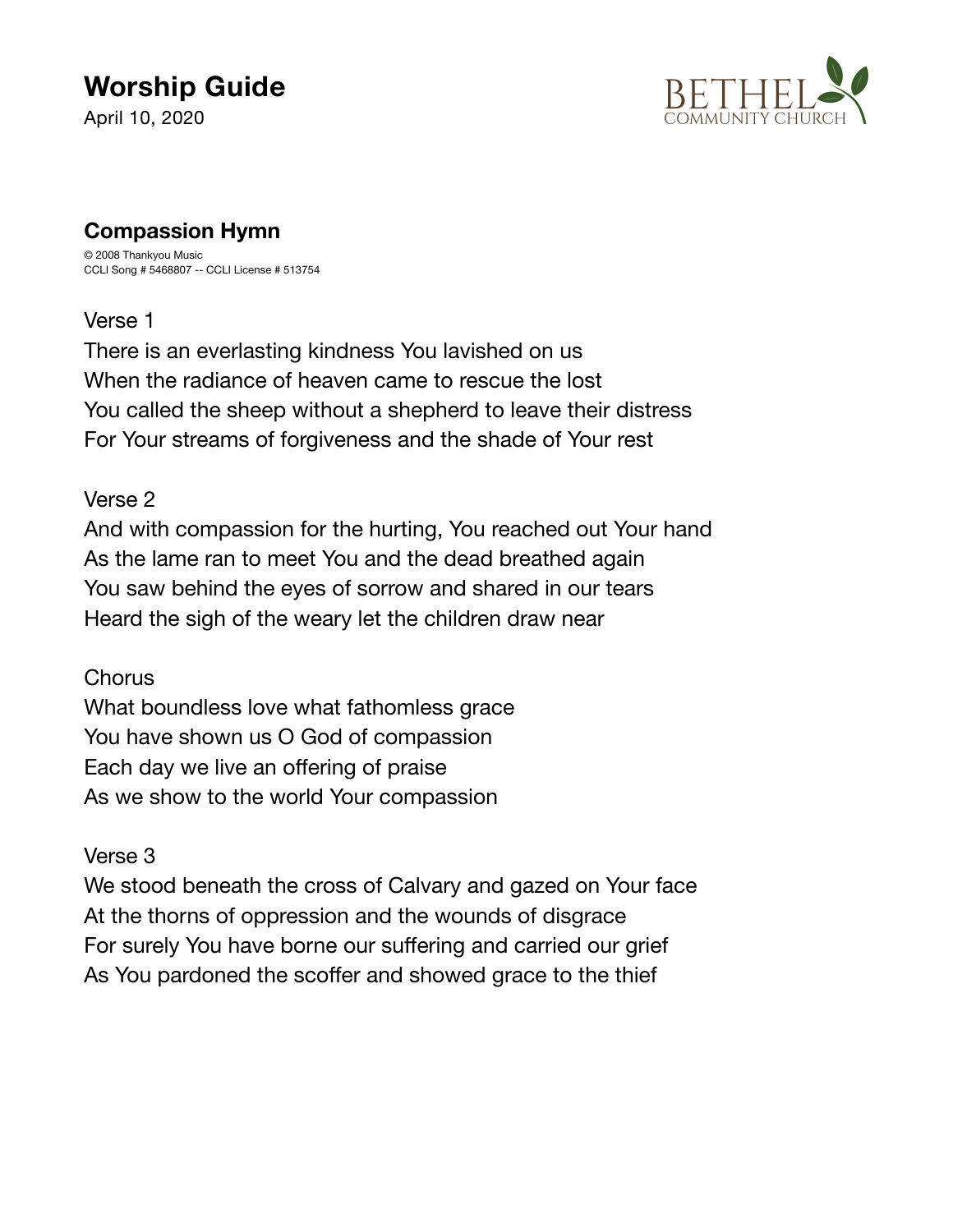April 10, 2020



## **God You're So Good**

© SHOUT! Music Publishing (Admin. by Capitol CMG Publishing), sixsteps Music (Admin. by Capitol CMG Publishing), and worshiptogether.com songs (Admin. by Capitol CMG Publishing) CCLI Song # 7105729 -- CCLI License # 513754

Verse 1

Amazing love that welcomes me the kindness of mercy That bought with blood wholeheartedly my soul undeserving

**Chorus** God, You're so good, God, You're so good God, You're so good, You're so good to me

Verse 2 Behold the cross age to age and hour by hour The dead are raised this sinner saved the work of Your power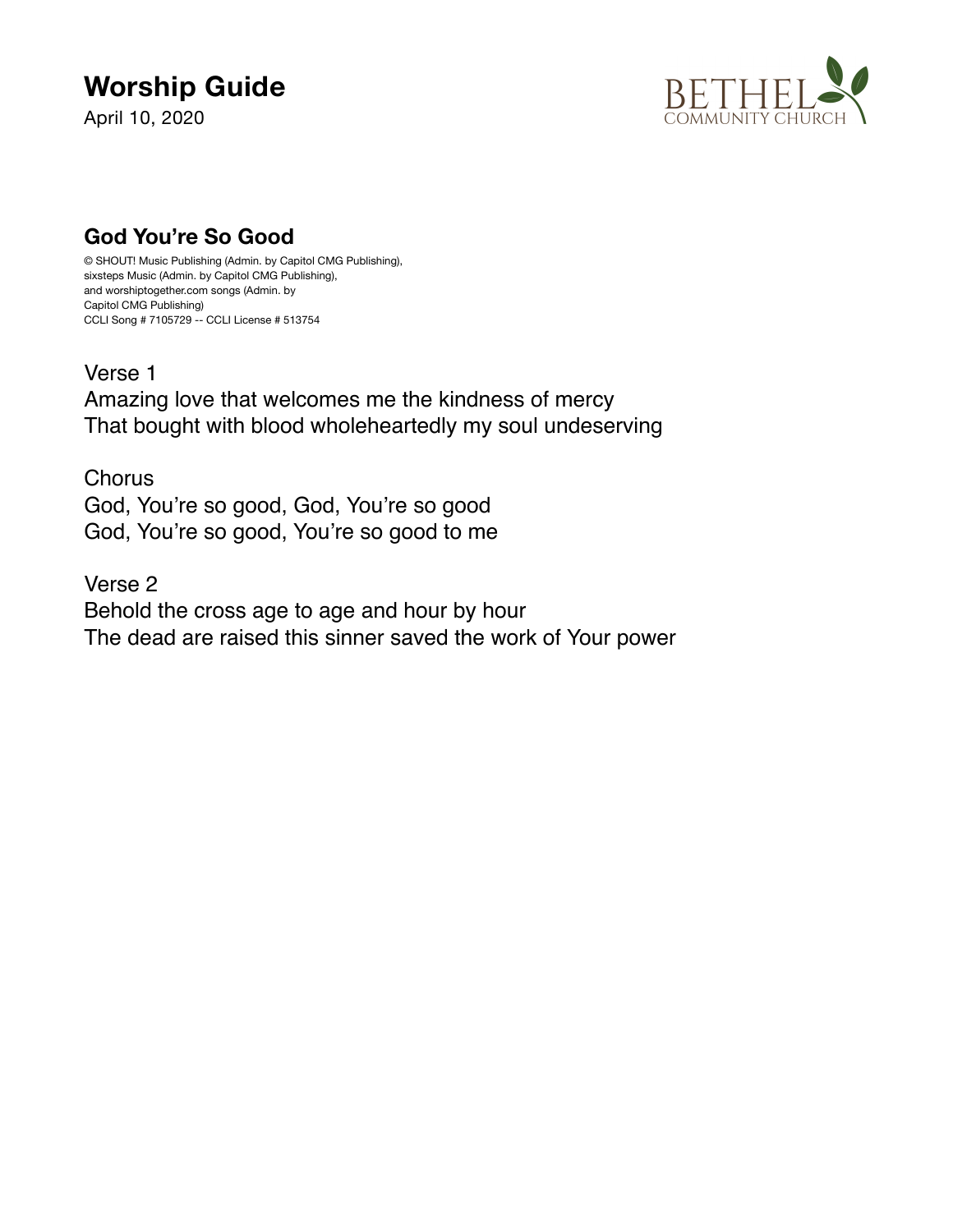April 10, 2020



### **Is He Worthy**

© 2018 Jakedog Music (Admin. by Music Services, Inc.) and Remaining portion is unaffiliated CCLI Song # 7108951 -- CCLI License # 513754

Verse 1 Do you feel the world is broken (We do) Do you feel the shadows deepen (We do) But do you know that all the dark won't stop the light from getting through (We do) Do you wish that you could see it all made new (We do)

Verse 2 Is all creation groaning (It is) Is a new creation coming (It is) Is the glory of the Lord to be the light within our midst (It is) Is it good that we remind ourselves of this (It is)

**Chorus** 

Is anyone worthy? Is anyone whole? Is anyone able to break the seal and open the scroll? The Lion of Judah who conquered the grave He is David's Root and the Lamb who died to ransom the slave Is He worthy? Is He worthy? Of all blessing and honour and glory? Is He worthy of this? He is.

Verse 3 Does the Father truly love us (He does) Does the Spirit move among us (He does) And does Jesus our Messiah hold forever those He loves (He does) Does our God intend to dwell again with us (He does)